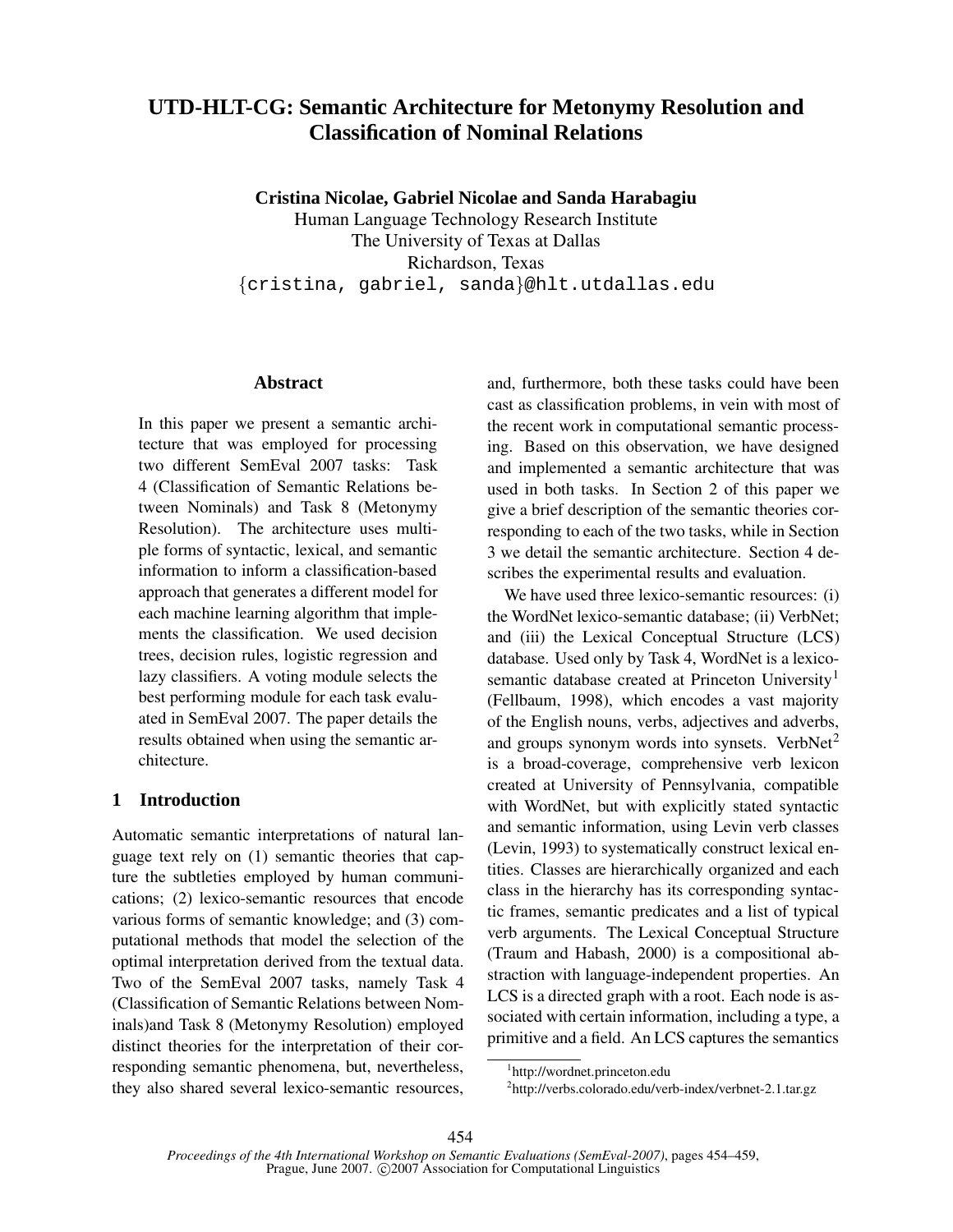| <b>Relation</b>      | Positive example                                                                                     |
|----------------------|------------------------------------------------------------------------------------------------------|
| 1. CAUSE-EFFECT      | Earplugs relieve the <i>discomfort</i> from <i>traveling</i> with a cold allergy or sinus condition. |
| 2. INSTRUMENT-AGENCY | The judge hesitates, gavel poised, shooting them a warning look.                                     |
| 3. PRODUCT-PRODUCER  | The boy who made the <i>threat</i> was arrested, charged, and had items confiscated from his home.   |
| 4. ORIGIN-ENTITY     | Cinnamon oil is distilled from bark chips and used to alleviate stomach upsets.                      |
| 5. THEME-TOOL        | The <i>port scanner</i> is a utility to scan a system to get the status of the TCP.                  |
| 6. PART-WHOLE        | The <i>granite benches</i> are former windowsills from the Hearst Memorial Mining Building.          |
| 7. CONTENT-CONTAINER | The kitchen holds patient drinks and snacks.                                                         |

Table 1: Examples of semantic relations.

of a lexical item through a combination of semantic structure and semantic content.

#### **2 Semantic Tasks**

The two semantic tasks addressed in this paper are: **Classification of Semantic Relations between Nominals (Task 4)**, defined in (Girju et al., 2007) and **Metonymy Resolution (Task 8)**, defined in (Markert and Nissim, 2007). Please refer to these task description papers for more details. Both are cast as classification tasks: given an unlabeled instance, a system must label it according to one class of a set specific to each task.

The training and testing datasets for the metonymy resolution task are annotated in an XML format. There are 1090 training and 842 testing instances for companies, and 941 training and 908 testing instances for locations. Each training instance corresponds to a context in which a single name is annotated with its reading (*metonymic/literal/mixed*) and, in case of metonymy, its type (*metotype*). The testing dataset for this task is annotated in a similar manner, only the reading of the name is left unknown and must be decided by the system.

For the classification of semantic relations between nominals, there exist seven training sets of 140 instances each for the seven semantic relations, and seven corresponding testing sets of around 70 instances each. A training instance is annotated with information about the boundaries of the two nominals whose relation must be determined, the truth value of their relation, the WordNet sense of each nominal, and the query that was employed by the annotators to retrieve this example from the Web. The testing instances are similar, with the only difference being that the truth value of the relations is unknown and must be determined.

#### **3 Semantic Architecture**

The semantic architecture that we have designed is illustrated in Figure 1, which contains the basic modules and resources used in the various phases of processing the input data towards the final submission format. The grayed-out modules are all used only for the semantic relations classification task, while the part of the figure represented by dotted lines appears only in the metonymy resolution algorithm. The input to the system, for both tasks, comprises the annotated instances, either from the training or the testing dataset. Before any feature is extracted, the data passes through a pipeline of preprocessing modules. The text is first split into tokens in a heuristic manner. The resulting tokenized text is given as input to Brill's part of speech tagger<sup>3</sup>, which associates each word with its part of speech (e.g., *NN*, *PRP*). The data further goes through Collins' syntactic parser<sup>4</sup>, which builds the syntactic trees for all the sentences in the text.

Additionally, for semantic relations classification, the system creates the dependency structures for all the sentences, using the dependency parser built at Stanford<sup>5</sup> and described in (de Marneffe et al., 2006). The dependency parser extracts some of 48 grammatical relations for each pair of words in a sentence. A second module that is specific only to this task is (Surdeanu and Turmo, 2005)'s semantic role labeler, which extracts the shallow semantic structure for each sentence, that is, the predicates and their arguments.

In order to extract the features for the machine learning algorithm, the modules described above are used, and, in addition, information from Word-Net, VerbNet and the LCS Database is incorporated,

<sup>3</sup> http://www.cs.jhu.edu/∼brill/

<sup>4</sup> http://people.csail.mit.edu/mcollins/code.html

<sup>5</sup> http://nlp.stanford.edu/downloads/lex-parser.shtml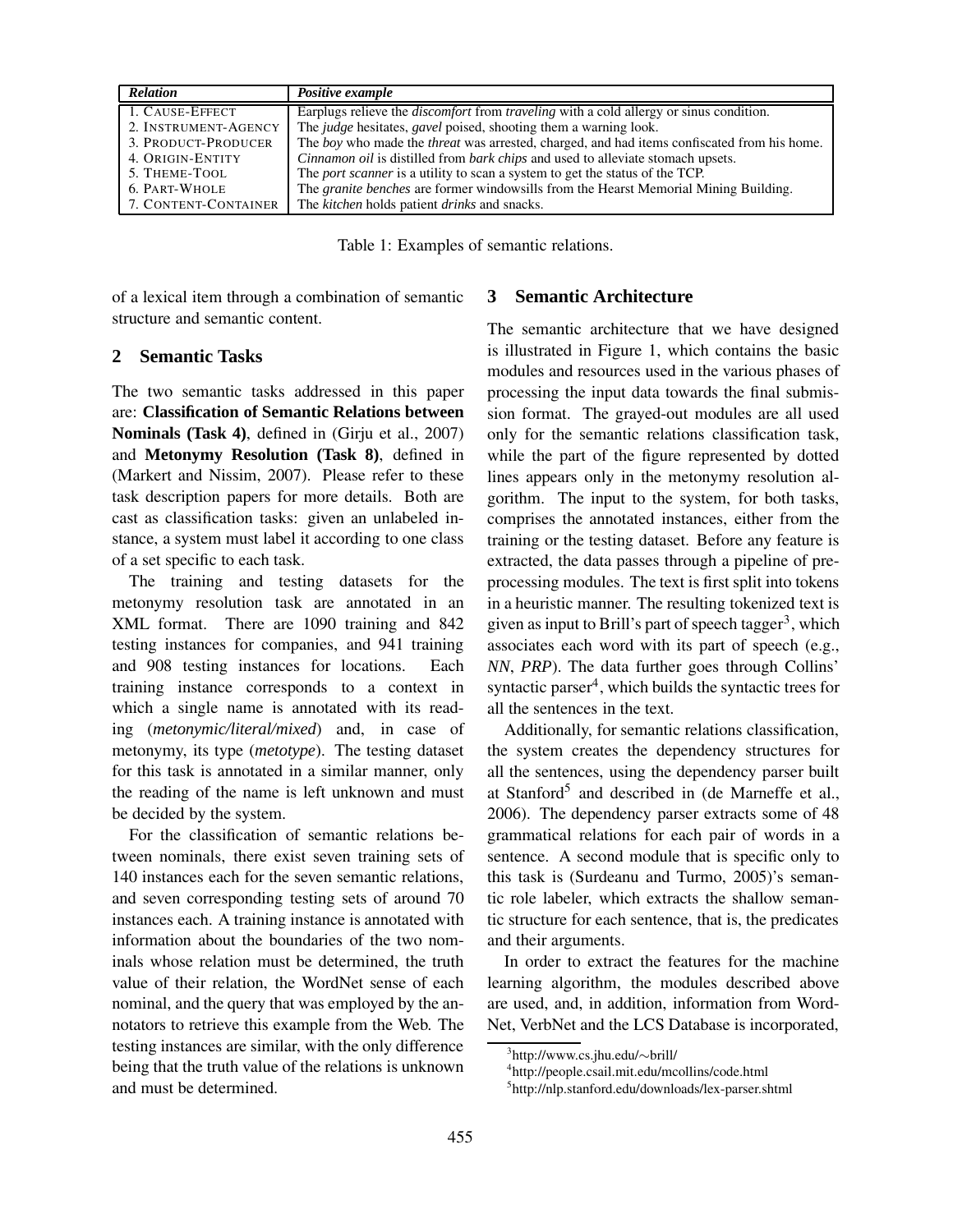

**INSTANCES**

Figure 1: Semantic architecture.

| Category  | Feature name  | <b>Feature description</b>                                                                |  |  |  |  |
|-----------|---------------|-------------------------------------------------------------------------------------------|--|--|--|--|
| syntactic | prevpos       | part of speech of previous word in the sentence                                           |  |  |  |  |
|           | nextpos       | part of speech of next word in the sentence                                               |  |  |  |  |
|           | determiner    | if the word has a determiner                                                              |  |  |  |  |
|           | prepgoverning | if the word is governed by a prepositional phrase (PP), we extract the preposition        |  |  |  |  |
|           | insidequotes  | if the word is inside quotes                                                              |  |  |  |  |
|           | lemmapost     | if the word is postmodifier for a noun, take the lemma of the noun                        |  |  |  |  |
|           | lemmapre      | if the word is premodifier for a noun, take the lemma of the noun                         |  |  |  |  |
|           | possession    | if the word is a possessor, and what it possesses                                         |  |  |  |  |
| semantic  | role          | the role(s) of the name in the sentence: subject, object, under $PP$                      |  |  |  |  |
|           | rolelemma     | the combination between the role and the lemma of the verb whose argument the word is     |  |  |  |  |
|           | rolevn        | same as above, but using the VerbNet class instead of the verb's lemma                    |  |  |  |  |
|           | rolelevin     | same as above, but using the Levin class instead of the verb's lemma                      |  |  |  |  |
|           | rolelcs       | same as above, but using LCS primitives from the LCS database instead of the verb's lemma |  |  |  |  |

Table 2: Features for metonymy resolution.

along with other features, based on the manual annotations for both the training and testing datasets by the task organizers. These other features use the grammatical annotations for the possibly metonymic name, in the case of metonymy resolution, and the query that was used to retrieve that particular instance and the disambiguated WordNet sense for the two nominals, in the case of semantic relations classification.

The features implemented for the two tasks are described in Tables 2 and 3. Their types are: syntactic, semantic, lexical and other. The *syntactic features* express the relationships between the target words and words from the rest of the sentence (e.g., the part of speech of the previous word in the sentence, or the dependency relations between two words). The *semantic features* make use of the information given by the resources used by the system (e.g., the VerbNet class of the verb whose argument the word is, or the lexicographic category of a word in WordNet). The *lexical feature* is the lemma of the word. The *other feature* is the query provided by Task 4.

Using these sets of features, a number of models were generated by different machine learning techniques included with the Weka data mining software (Witten and Frank, 2005). The machine learning classifiers comprise decision trees, decision rules, logistic regression, and "lazy" classifiers like knearest-neighbor. Because of too many features generated for a relatively small training dataset, feature selection is performed by Weka before creating the models. Metonymy resolution uses in addition the entire set of features, since the dataset has seven times more instances than the other task. For the classification of semantic relations, the initial total and the number of features that remain after the selection are printed in Table 4.

For metonymy resolution, there are six subtasks to be resolved, which result from all combinations between *organization/location* and *coarse/medium/fine* granularity of the label. For the classification of nominal relations, there are 28 subtasks, resulting from the processing of the seven se-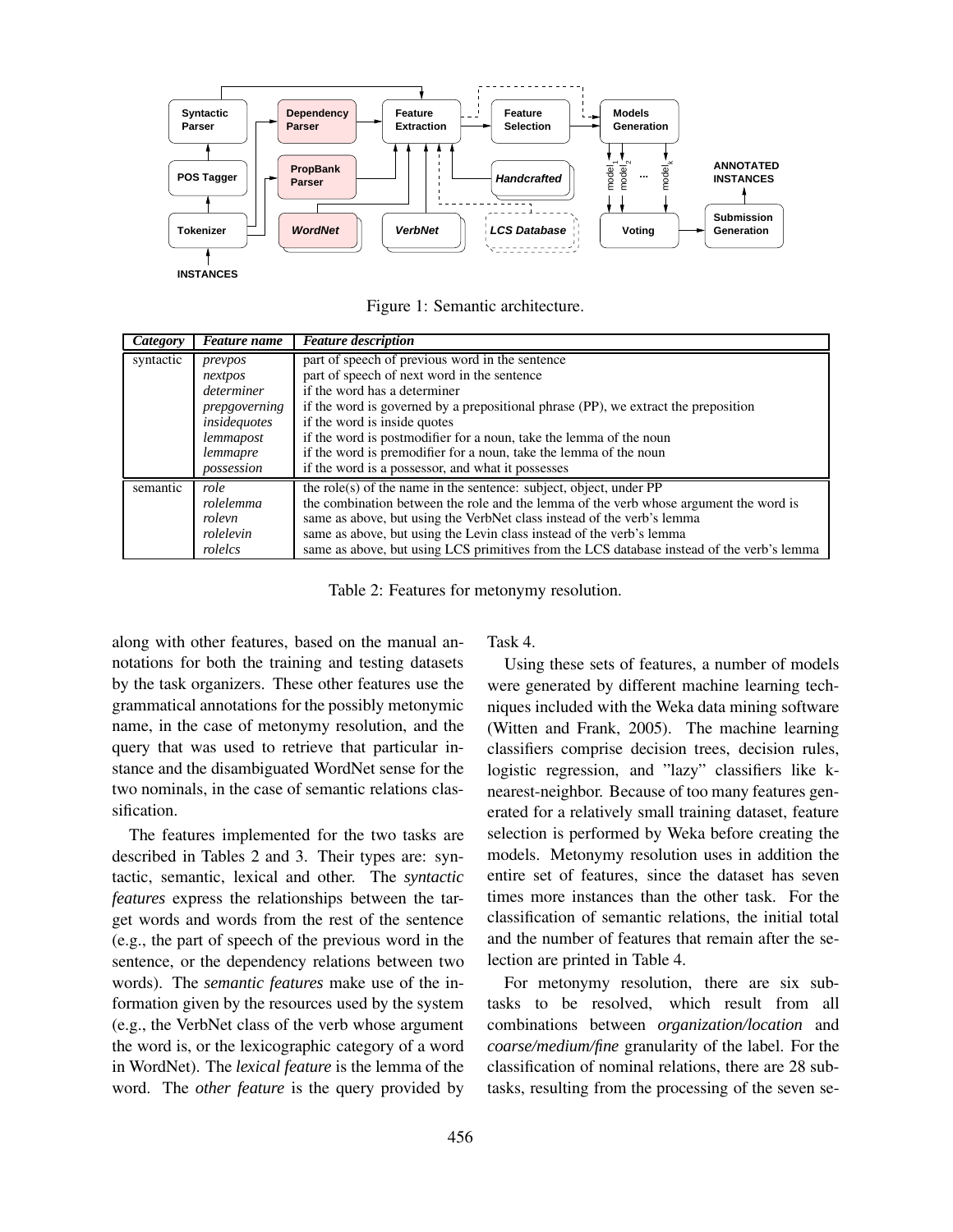| Category  | <b>Feature</b> name | <b>Feature description</b>                                                              |
|-----------|---------------------|-----------------------------------------------------------------------------------------|
| syntactic | dependency          | the dependency relations between the two words                                          |
|           | modifier            | if one word is a modifier of the other                                                  |
|           | prepositions        | the prepositions immediately before and after both words                                |
|           | determiners         | the determiners of the two words                                                        |
|           | pattern             | the simplified pattern that exists in the sentence between the two words                |
| lexical   | lemmas              | the lemmas of the words                                                                 |
| semantic  | predicates          | the predicates whose arguments the two words are                                        |
|           | predtypes           | the predicate types of the predicates above                                             |
|           | samepred            | if the two words are arguments of the same predicate, which one that is                 |
|           | lexname             | the lexicographic category of each word in WordNet                                      |
|           | hyponym             | if one word is a hyponym of the other in WordNet                                        |
|           | partof              | if one word is a part of the other in WordNet                                           |
|           | shareholonym        | if the two words share a holonym in WordNet                                             |
|           | shareparent         | if the two words share a parent in WordNet                                              |
| other     | query               | the query that was used by the annotators to retrieve the training example from the Web |

Table 3: Features for classification of semantic relations between nominals.

|        | R1 | R2                     | R3 | R4 | R5 <sub>1</sub> | R6 | <b>R7</b> |
|--------|----|------------------------|----|----|-----------------|----|-----------|
| before |    | 682   1200   913   898 |    |    | 861 849         |    | 671       |
| after  | 13 | 19                     |    |    |                 |    |           |

Table 4: The number of features before and after Weka selection, for each semantic relation dataset: R1 CAUSE-EFFECT, R2 INSTRUMENT-AGENCY, R3 PRODUCT-PRODUCER, R4 ORIGIN-ENTITY, R5 THEME-TOOL, R6 PART-WHOLE, and R7 CONTENT-CONTAINER.

mantic relations, in which four experiments are conducted, each with an increasing number of training instances. We treated each subtask as a separate classification problem. Its training set and features are fed into Weka to create several models. Each classification algorithm mentioned before is employed to obtain one model. For each subtask, the voting module selects the best performing model on 10-fold crossvalidation, which is used to classify the test instances. These annotated instances make up the submission dataset for that particular subtask. To note is that the coarse metonymic level and the semantic relations classification are binary classifications, while the rest of the metonymic subtasks are multi-class classifications, performed in a single stage.

#### **4 Experimental Results and Evaluation**

Both the metonymy resolution system and the system for classification of semantic relations performed well in the SemEval 2007 competition. The

| <b>Base type</b> | Coarse | Medium | Fine | BA   |
|------------------|--------|--------|------|------|
| Locations        | 84. I  | 84.0   | 82.2 | 79.4 |
| Organizations    | 73.9   |        |      | 61.8 |

Table 5: Accuracy for the metonymy resolution system at three granularity levels.

| <b>Base type</b> | Reading     |      |      |      | BA   |
|------------------|-------------|------|------|------|------|
| Locations        | literal     | 88.2 | 92.4 | 90.2 | 79.4 |
|                  | non-literal | 64.1 | 52.4 | 57.6 | 20.6 |
| Organizations    | literal     | 75.8 | 84.8 | 80.0 | 61.8 |
|                  | non-literal | 69.6 | 56.2 |      | 38.2 |

Table 6: Performance for the metonymy resolution system for the coarse level.

experiments presented in this paper were done on the training and testing datasets for each subtask. To note is that no other training data was collected or used than the one provided by the organizers.

#### **4.1 Results for Metonymy Resolution**

This system was scored by measuring its accuracy at three granularity levels (*coarse, medium,* and *fine*) and the precision, recall and F score for all combinations of *locations/organizations* and *literal/nonliteral*. These results are tabulated in Tables 5, 6, 7 and 8.

All results are compared with the baseline accuracy values (BA). In Table 5, the baselines are computed by taking all readings to be literal; for the rest, the baseline is the percentage in the gold test data of each reading. As can be observed, the readings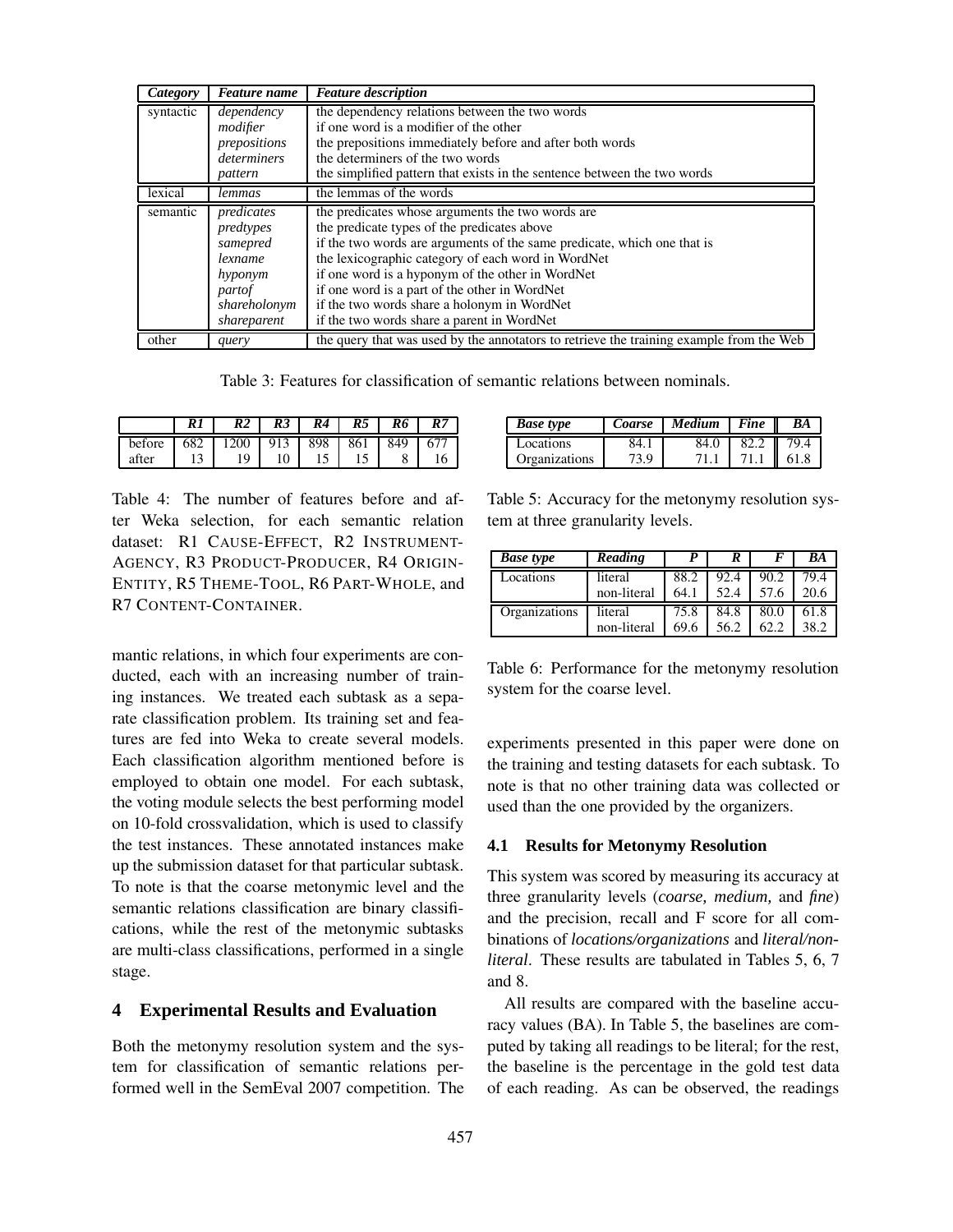| <b>Base type</b> | Reading   | P    | R    |      | BA   |
|------------------|-----------|------|------|------|------|
| Locations        | literal   | 87.8 | 93.5 | 90.5 | 79.4 |
|                  | mixed     | 0.0  | 0.0  | 0.0  | 2.2  |
|                  | metonymic | 63.6 | 52.3 | 58.0 | 18.4 |
| Organizations    | literal   | 74.3 | 90.0 | 81.4 | 61.8 |
|                  | mixed     | 28.6 | 13.1 | 18.0 | 7.2  |
|                  | metonymic | 66.8 | 47.1 | 55.3 | 31.0 |

Table 7: Performance for the metonymy resolution system for the medium level.

| <b>Base type</b> | Reading          | P    | R       | F    | BA   |
|------------------|------------------|------|---------|------|------|
| Loc              | literal          | 85.7 | 94.6    | 89.9 | 79.4 |
|                  | mixed            | 0.0  | 0.0     | 0.0  | 2.2  |
|                  | othermet         | 0.0  | 0.0     | 0.0  | 1.2  |
|                  | obj-for-name     | 0.0  | 0.0     | 0.0  | 0.0  |
|                  | obj-for-repr     | 0.0  | 0.0     | 0.0  | 0.0  |
|                  | place-for-people | 57.1 | 45.4    | 50.6 | 15.5 |
|                  | place-for-event  | 0.0  | 0.0     | 0.0  | 1.1  |
|                  | place-for-prod   | 0.0  | 0.0     | 0.0  | 0.1  |
| Org              | literal          | 74.4 | 90.4    | 81.6 | 61.8 |
|                  | mixed            | 50.0 | 3.33    | 6.25 | 7.1  |
|                  | othermet         | 0.0  | 0.0     | 0.0  | 1.0  |
|                  | obj-for-name     | 80.0 | 66.7    | 72.7 | 0.7  |
|                  | obj-for-repr     | 0.0  | 0.0     | 0.0  | 0.0  |
|                  | org-for-members  | 61.3 | 64.0    | 62.6 | 19.1 |
|                  | org-for-event    | 0.0  | 0.0     | 0.0  | 0.1  |
|                  | org-for-prod     | 60.6 | 29.9    | 40.0 | 8.0  |
|                  | org-for-fac      | 0.0  | 0.0     | 0.0  | 1.9  |
|                  | org-for-index    | 0.0  | $0.0\,$ | 0.0  | 0.4  |

Table 8: Performance for the metonymy resolution system for the fine level.

for locations were more reliably identified than the ones for companies. An explanation for this difference in performance lies in the fact that locations, in their literal readings, are inactive entities, whereas in their non-literal readings they are very often active, especially in the annotated instances of the training dataset. This cannot be said for organizations– they can be active in their literal readings. The active vs. inactive criterion, therefore, functions better for locations. Furthermore, since the training set contains a ratio *literals/non-literals* of 1.7 for organizations and 3.9 for locations, the models were skewed, identifying literal readings more easily than non-literal ones, as shown in Table 6.

# **4.2 Results for Classification of Semantic Relations between Nominals**

This task's performance was measured by accuracy, precision, recall and F-measure, the latter constitut-

| <b>Semantic relation</b> | P    | R    | F    | Acc  | Inst |
|--------------------------|------|------|------|------|------|
| Cause-Effect             | 65.5 | 87.8 | 75.0 | 70.0 | 80   |
| Instrument-Agency        | 68.3 | 73.7 | 70.9 | 70.5 | 78   |
| Product-Producer         | 66.7 | 96.8 | 78.9 | 65.6 | 93   |
| Origin-Entity            | 62.9 | 61.1 | 62.0 | 66.7 | 81   |
| Theme-Tool               | 70.0 | 24.1 | 35.9 | 64.8 | 71   |
| Part-Whole               | 55.6 | 76.9 | 64.5 | 69.4 | 72   |
| Content-Container        | 82.4 | 36.8 | 50.9 | 63.5 | 74   |
| Average                  | 67.3 | 65.3 | 62.6 | 67.2 | 78.4 |
| Avg baseline             | 81.3 | 42.9 | 56.2 | 57.0 | 78.4 |

Table 9: Performance of the semantic relations classification system for each semantic relation.

ing the score for ranking the systems in the competition. Table 9 presents these scores by semantic relation. The column entitled "Inst" contains the number of instances in the testing sets corresponding to each relation. The average baseline values were computed by guessing the label to be the majority in the dataset for each relation. From this table it can be observed that the PRODUCT-PRODUCER, INSTRUMENT-AGENCY, and CAUSE-EFFECT relations were detected with a relatively very high performance score, whereas the THEME-TOOL relation classification yielded a relatively small score. This can be explained as the effect of their specifications; the three best-ranked relations are well-defined by human standards, while the THEME-TOOL relation is more ambiguous.

Table 10 contains the scores of the 10-fold crossvalidation experiments that were performed on the training dataset in order to select the best classification algorithm. The classifiers used in these experiments were, in the order of appearance in the table: JRip, Random Forest, ADTree, Logistic Regression, IBk, and Random Tree. The Logistic Regression classifier was chosen in the vast majority of cases, because it achieved the highest score for six out of the seven relations. For R6, PART-WHOLE, Random Forest was preferred. This ranking between the scores of classifying relations, done considering training accuracy only, does not however anticipate the final F score ranking in Table 9. In particular, the crossvalidation accuracy of R5, THEME-TOOL, is better than the accuracy for R3, PRODUCT-PRODUCER, which came first in the final results, whereas R5 came last and at a large distance from the others. These lower-than-expected results in the